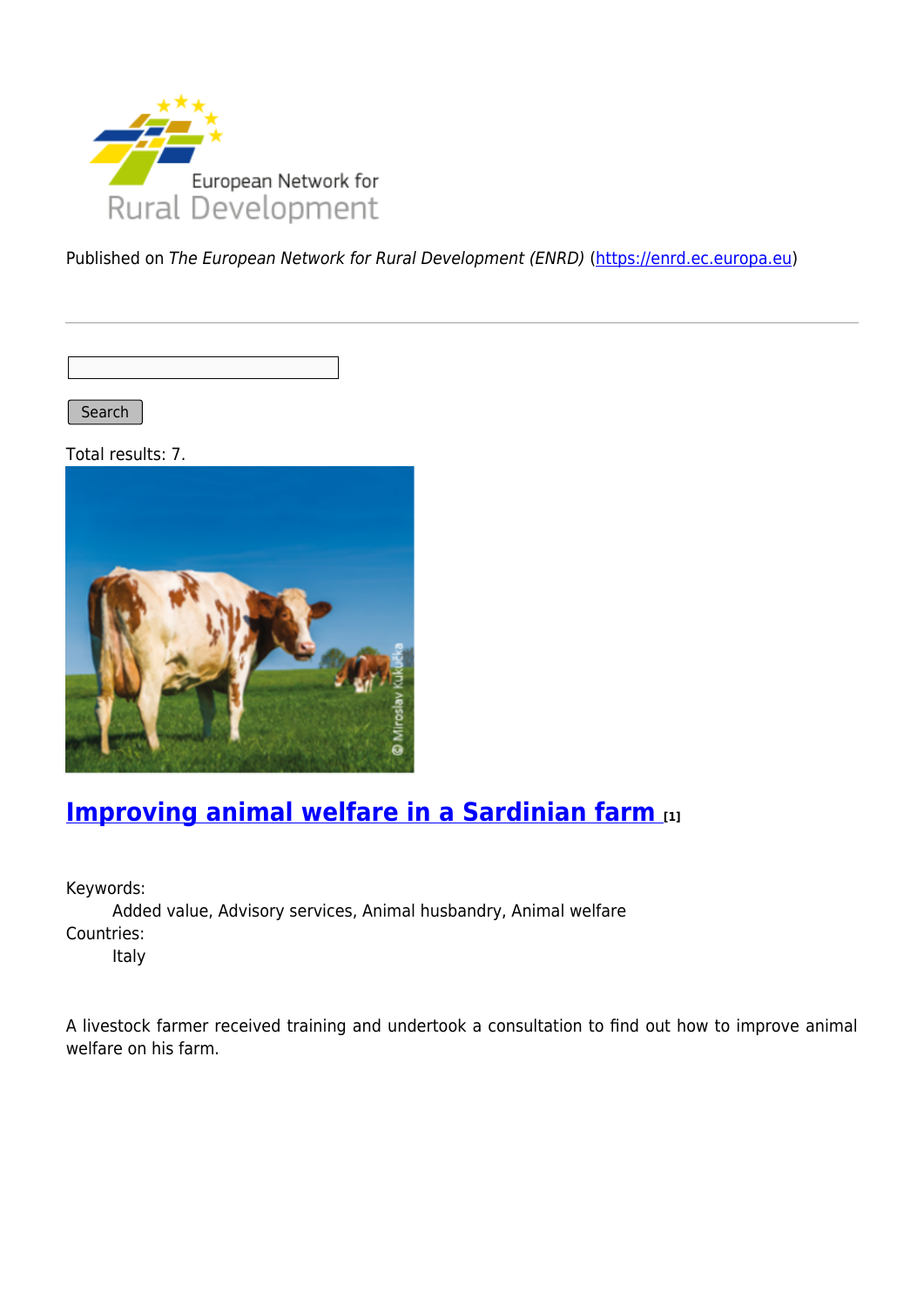

## **[Pepe Aromas – Producing organic prickly pears](https://enrd.ec.europa.eu/projects-practice/pepe-aromas-producing-organic-prickly-pears_en) [2]**

Keywords:

Added value, Agriculture, Competitiveness, Entrepreneurship, Environmental protection, Innovation, Market development, Organic farming

Countries:

Portugal

A unique example of a rural business which achieved economic profitability based on innovation and environmentally-friendly practices.



# **[Caseificio Val d'Aveto – Investing to sustain the local supply](https://enrd.ec.europa.eu/projects-practice/caseificio-val-daveto-investing-sustain-local-supply-chain_en) [chain](https://enrd.ec.europa.eu/projects-practice/caseificio-val-daveto-investing-sustain-local-supply-chain_en) [3]**

Keywords:

Diversification, Entrepreneurship, Farm restructuring/modernisation, Job creation, Market development, Mountain area, Product quality, Rural SMEs

Countries:

Italy

A dairy company used RDP support to build a new wing on its factory in order to increase its production capacity. This investment strengthened the local supply chains and helps prevent the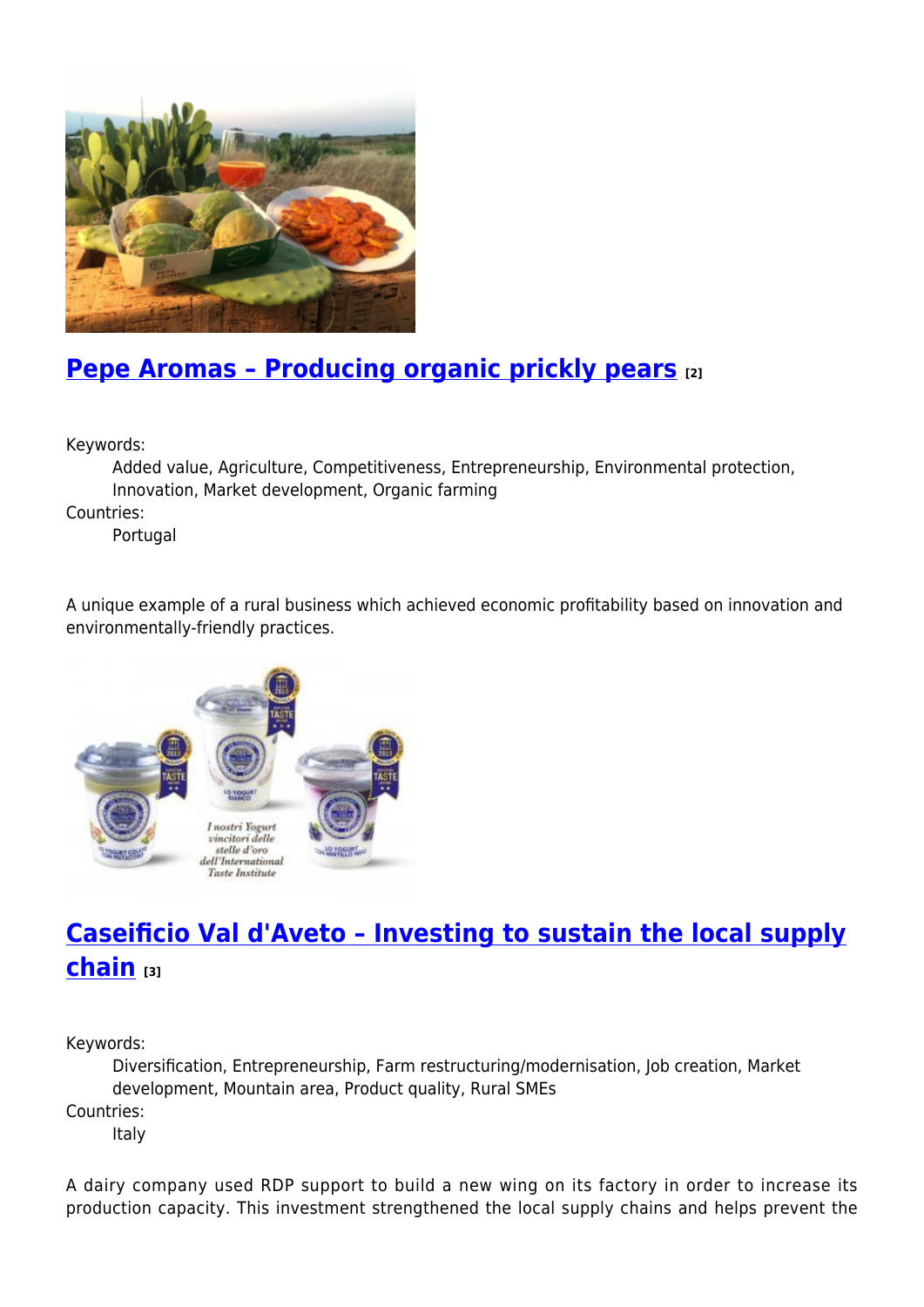abandonment of the farming activity in the area.



#### **[Innovative asparagus production in Portugal](https://enrd.ec.europa.eu/projects-practice/innovative-asparagus-production-portugal_en) [4]**

Keywords:

Agriculture, Competitiveness, Energy efficiency, Entrepreneurship, Farm restructuring/modernisation, Rural SMEs, Young farmers

Countries:

Portugal

An agricultural company used EAFRD funding to strengthen its production of green asparagus and increase its share of the national and European market.



### **[VACASTO - Adding value to chestnut growing in Tuscany](https://enrd.ec.europa.eu/projects-practice/vacasto-adding-value-chestnut-growing-tuscany_en) [5]**

Keywords:

Added value, Bioeconomy, Cooperation, Forestry, Short supply chains & local markets Countries: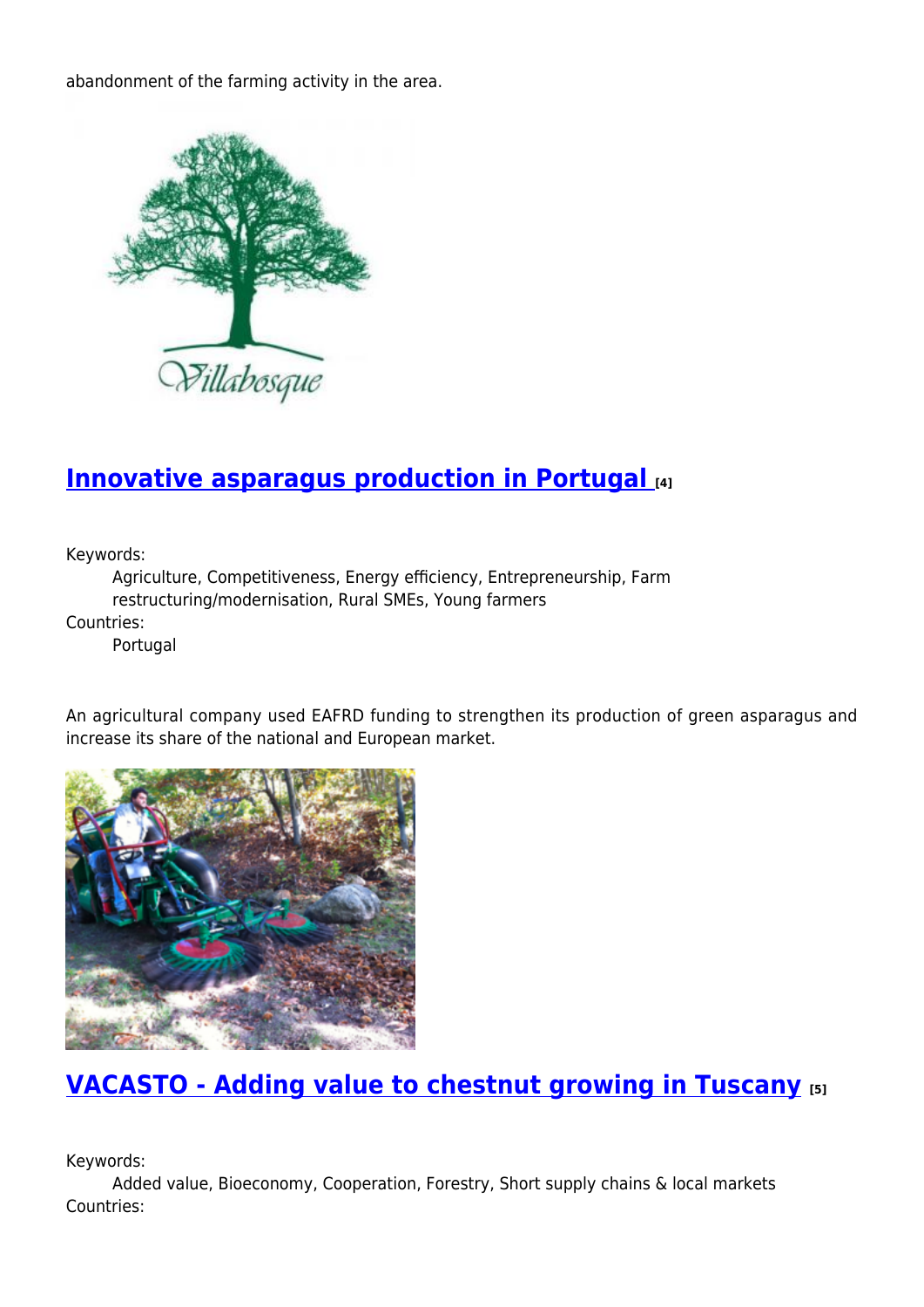Italy

An association used EAFRD funding to help preserve chestnut woods in Italy and boost growers' income by buying new equipment and coordinating the supply chain.



### **[Reinforcing rural and urban relations](https://enrd.ec.europa.eu/projects-practice/reinforcing-rural-and-urban-relations_en) [6]**

Keywords:

Direct marketing, Inter-territorial/Transnational cooperation, Short supply chains & local markets

Countries:

France, Portugal

Transnational cooperation between a French and Portuguese LAG on the topic of urban-rural relations has resulted in mutual learning about new ways to improve the scope and effectiveness of short supply-chains for local food.



### **[Fair trade economic district in Lombardy](https://enrd.ec.europa.eu/projects-practice/fair-trade-economic-district-lombardy_en) [7]**

Keywords:

Environmental protection, Inter-territorial/Transnational cooperation, LEADER/CLLD, Short